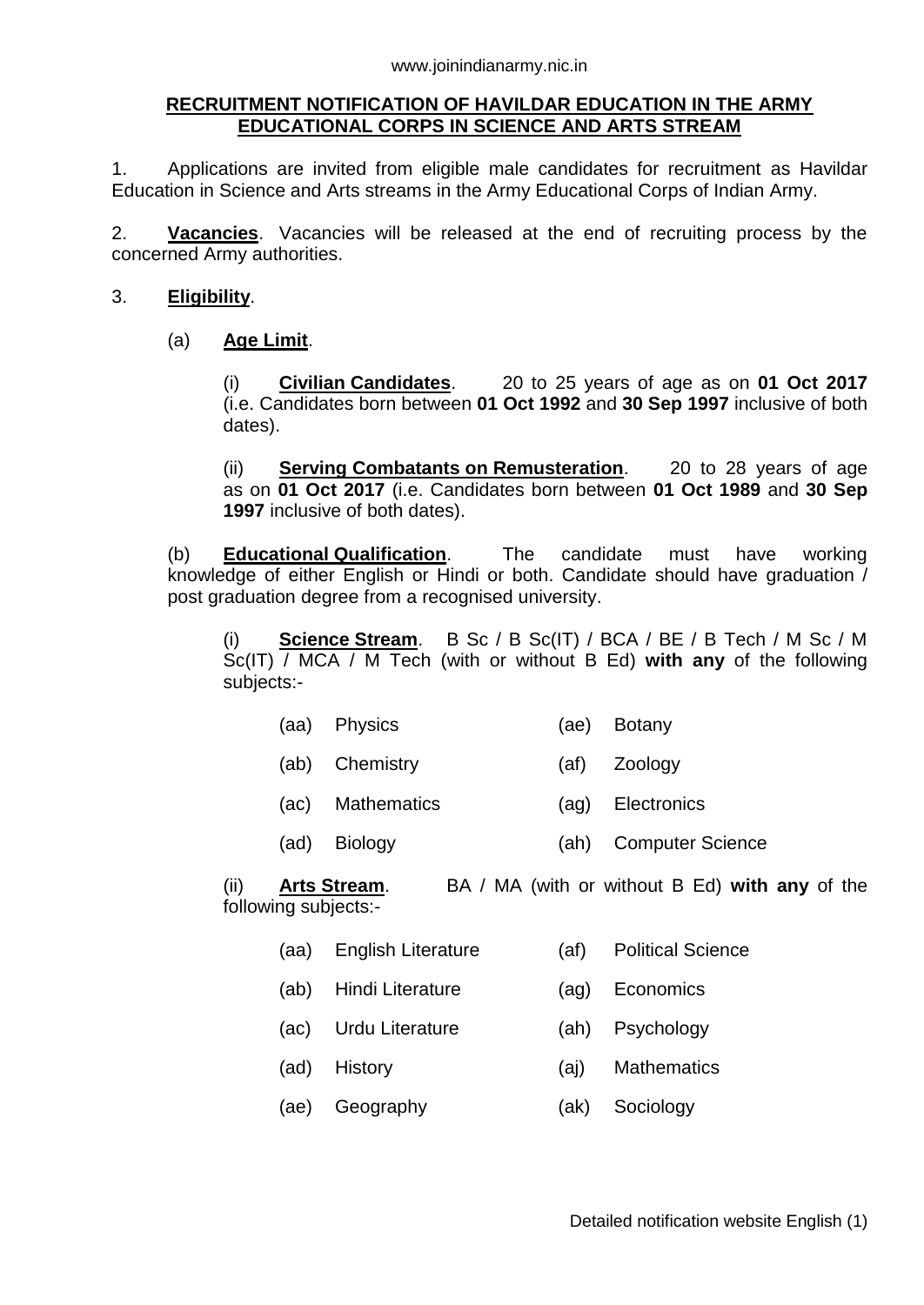## 4. **Medical Standard**.

(a) A candidate should have robust physique and mental health, chest should be well developed having minimum 5 cm expansion, should have normal hearing with each ear, should have sufficient number of natural teeth, i.e. 14 dental points with healthy gums. Candidate should not have diseases like deformity of bones, hydrocele, varicose veins or piles.

(b) Serving combatants on Remusteration candidates must be in medical category SHAPE-1A. Remusteration candidates will be exempted from recruiting medical examination at the time of recruiting rally. A certificate indicating medical category duly signed by Army Medical Authority where individual is serving and countersigned by the Commanding Officer of the unit will be submitted by the candidate.

5. **Minimum Physical Standards**. Country has been divided into regions. Region wise minimum physical standards are as follows:-

| S No         | <b>Region</b>                  | Height (cm) | Chest $(cm)$ | <b>Weight (kg)</b> |
|--------------|--------------------------------|-------------|--------------|--------------------|
| (a)          | Western Himalayan <sup>1</sup> | 162         |              | 48                 |
| (b)          | Eastern Himalayan <sup>2</sup> | 160         |              | 48                 |
| $\mathsf{C}$ | <b>Rest of the Country</b>     | 162         |              | 50                 |

Note:- Western Himalayan<sup>1</sup> region comprises states of Jammu & Kashmir, Himachal Pradesh, Punjab Hills (Area South and West of the Inter State Border between Himachal Pradesh and Punjab and North and East of Road Mukerian, Hoshiarpur, Garh Shankar and Ropar), Garhwal and Kumaon (Uttarakhand).

Eastern Himalayan<sup>2</sup> region comprises states of Sikkim, Nagaland, Arunachal Pradesh, Manipur, Tripura, Mizoram, Meghalaya, Assam and Hill Region of West Bengal (Darjeeling Districts).

#### 6. **Screening**.

(a) **Initial Screening**. Screening of the candidates will be carried out by all the Headquarters Recruiting Zones, Independent Recruiting Office (Delhi Cantt). Candidates must obtain details from the concerned Headquarter Recruiting Zone / Independent Recruiting Office Delhi Cantt of which the individual is a permanent native/resident. Postal addresses of all Recruiting Offices are given at **Para 10**.

(b) **Physical Fitness Tests (PFT)**. As part of screening process the candidate will be subjected to PFT. Candidates are required to qualify in all physical fitness tests. Marks obtained in PFT will not be considered while finalizing the final merit. The following tests will be conducted in accordance with the laid down standards in vogue :-

| S No | <b>Physical Fitness Test</b> |  |  |  |  |  |
|------|------------------------------|--|--|--|--|--|
|      | 1.6 Km run                   |  |  |  |  |  |
|      | Pull up (Beam)               |  |  |  |  |  |
|      | <b>Balance</b>               |  |  |  |  |  |
|      | 9 feet ditch                 |  |  |  |  |  |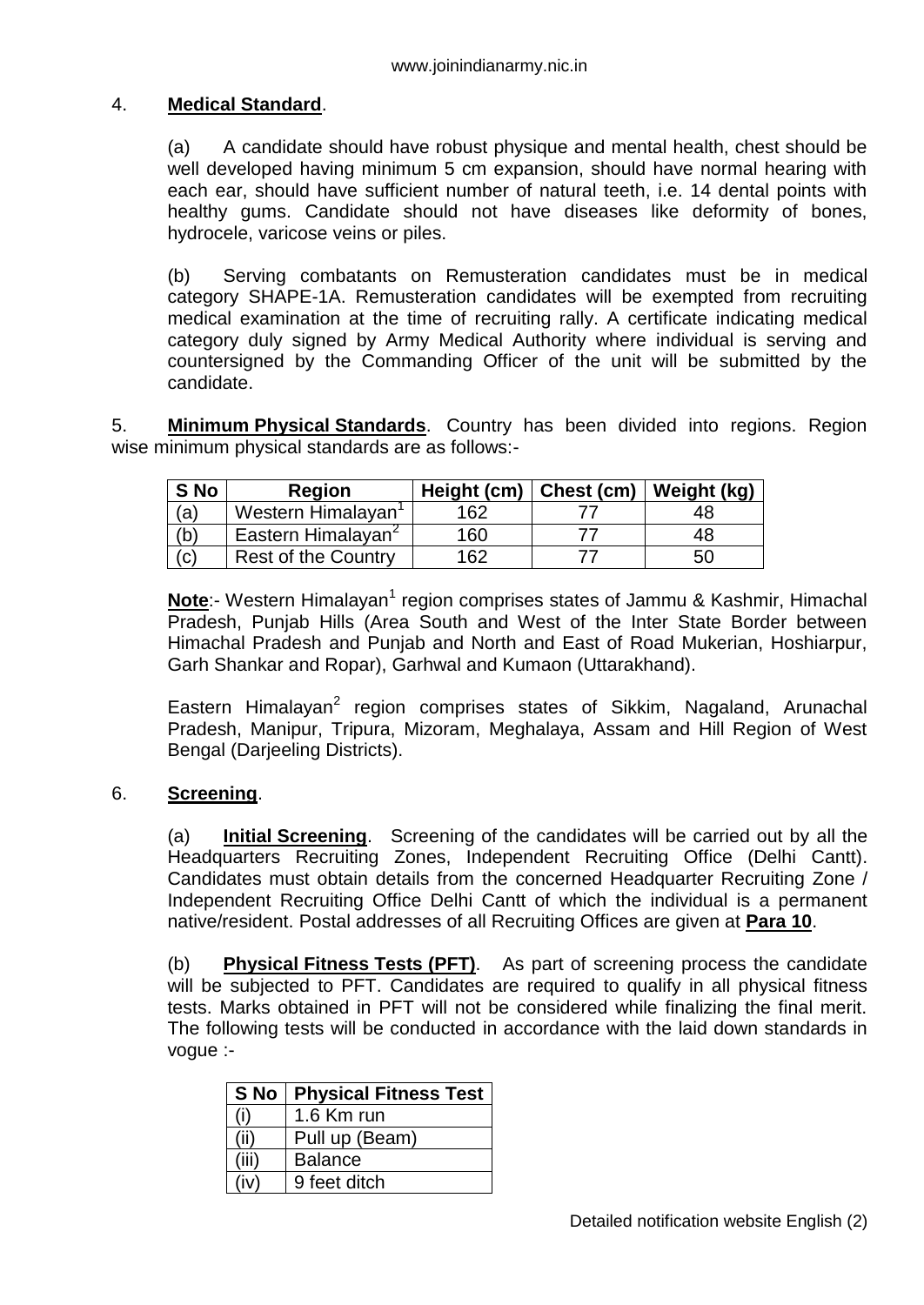### 7. **Recruitment Procedure**.

(a) **Written Examination**. Only those candidates selected in the screening and declared medically fit will be permitted to appear in the written examination. Written examination will be conducted on **29 Oct 2017** and will comprise of two papers as follows:-

(i) **PAPER- I**. Paper-I will be common and compulsory for all candidates. This paper will consist of 50 objective type questions on general awareness and general English.

(ii) **PAPER-II (Science Stream) (Maximum Marks - 50)**. This paper will be compulsory for science stream candidates. It will consist of 50 objective type questions from Physics, Chemistry, Computer Science, Biology and Mathematics.

(iii) **PAPER-II (Arts Stream) (Maximum Marks - 50)**. This paper will be compulsory for Arts stream candidates. It will consist of 50 objective type questions from History, Geography, Political Science, Economics and Mathematics.

(iv) **Marking System**. All answers will be marked on the OMR sheet.

|                           | <b>Marks</b> |      |                                |
|---------------------------|--------------|------|--------------------------------|
| Paper                     | Maximum      | Pass | <b>Negative</b>                |
| Paper-I                   | 50           | 20   | $\frac{1}{4}$ per wrong answer |
| Paper-II (Science Stream) | 50           | 20   | $\frac{1}{4}$ per wrong answer |
| Paper-II (Arts Stream)    | 50           | 20   | $\frac{1}{4}$ per wrong answer |

(b) **Teaching Aptitude Test and Interview**. Candidates declared successful in the above written examination and placed in merit list will appear for Teaching Aptitude Test and Interview to be conducted at AEC Training College and Centre, Pachmarhi.

(i) **Conveyance**. The candidates will be issued with free railway warrants for their journey from recruiting offices where they took the written examination to Pipariya (MP) nearest railway head. The candidates not found suitable for recruitment will be issued with a return journey warrant to their home station or recruiting office whichever is nearer, by Commandant, AEC Training College and Centre, Pachmarhi (MP).

(ii) **Messing and Accommodation**. The candidates will be provided with free messing and accommodation during their short stay at Pachmarhi for the Teaching Aptitude Test and Interview. No Travelling allowance / Daily Allowance will be given.

(c) **Training**. Candidates finally selected in all tests and placed in final merit list will be enrolled in the Army Educational Corps and will undergo Military and Technical Training for approximately one year at AEC Training College and Centre, Pachmarhi (MP). Rejection can take place at any stage during training also.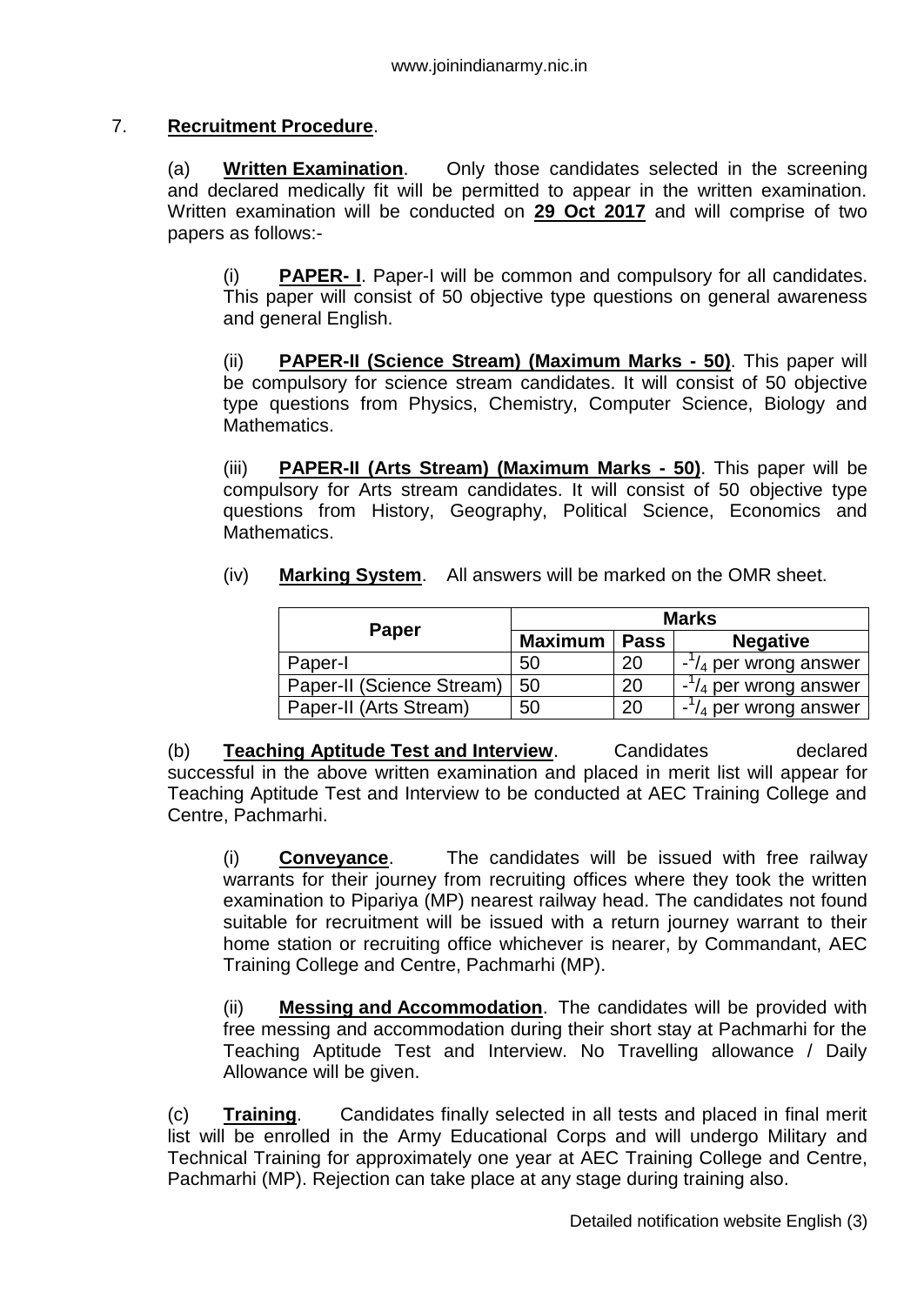# 8. **Terms of Service**.

(a) **Enrolment**. Individual will be enrolled for a period of 24 years with colour service and 02 years in reserve or till they attain 49 years of age whichever is earlier.

#### (b) **Pay and allowances**.

(i) **Group 'X' (Post Graduate / Graduate Degree with B. Ed.)**. on completion of successful training you will be placed in the Pay Band-1 (Rs 5200-20200) as per  $6<sup>th</sup>$  pay commission. You will also be entitled Grade Pay (Rs 2800) + Military Service Pay (Rs 2000) + Group "X" Pay (Rs 1400) per month.

(ii) **Group 'Y' (Graduate Degree without B. Ed.)**. on completion of successful training you will be placed in the Pay Band-1 (Rs 5200-20200) as per  $6<sup>th</sup>$  pay commission. You will also be entitled Grade Pay (Rs 2800) + Military Service Pay (Rs 2000) per month.

(c) **Facilities**. In addition you will be entitled to Promotion, Pension, Group Insurance, Army Welfare Housing Schemes, entitled leave, DA, free accommodation, entitled ration for self, uniform, free medical and leave travel concession for self, family, and dependents, canteen facilities and other allowances as admissible to the regular Army.

#### 9. **How to Apply**.

(a) The recruitment will be carried out through all the Headquarters Recruiting Zones and Independent Recruiting Office (Delhi Cantt).

(b) Civil Candidates can appear for screening and written exam only in the Headquarter Recruiting Zone or Independent Recruiting Office (Delhi Cantt) covering their place of domicile. Service candidates will appear in the Recruiting Zones or Independent Recruiting Office (Delhi Cantt) nearest to their place of posting.

(c) Application submitted to a different organization of which the candidate is not domicile of, will be rejected.

(d) **Submission of Application by Civil Candidates**. Applications from civil candidates applying for Havildar Education will only be accepted online on website www.joinindanarmy.nic.in. [Detailed instructions given in "INSTRUCTIONS FOR ONLINE APPLICATION"]

#### (e) **Submission of Application by Remusteration Candidates**.

(i) Application filled strictly as per Pro-forma given in the notification and duly approved by the CO /OC Unit be forwarded by the Unit of the candidate along with the required documents to respective Record Offices who will then forward the same to concerned Headquarter Recruiting Zones or Independent Recruiting Office (Delhi Cantt) **nearest to the place of posting of the candidate**. Top outer cover of envelope should read "**APPLICATION FOR HAVILDAR EDUCATION 2018**" inscribed in red ink.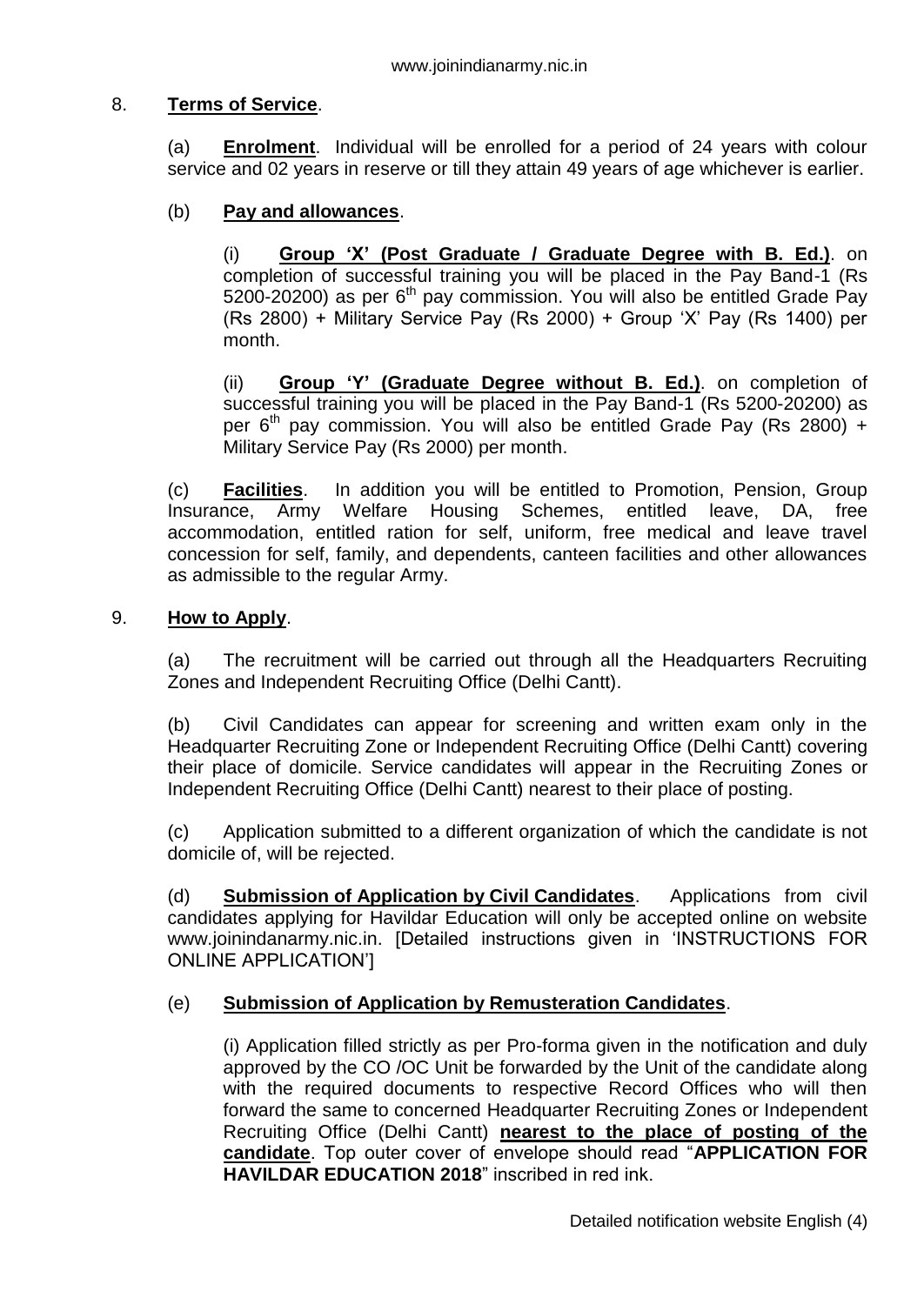(ii) Advance copy of the application along with required documents be forwarded to the concerned Headquarter Recruiting Zones or Independent Recruiting Office, Delhi Cantt **(Nearest to the place of posting)**.

(iii) Affix your recent passport size photograph without sun glasses at the space provided in the application form. Photograph taken with Polaroid camera or computer print will not be accepted. An additional self attested photograph also be submitted along with application form.

(iv) Candidate whose application has been rejected earlier may apply if eligible/age permits.

(v) Incomplete application will be rejected.

(f) All the above terms and conditions, vacancies and selection procedures are subject to change from time to time. **Only male candidates** are eligible to apply.

(g) List of recognised universities to be verified from the official website of UGC/AICTE or the nearest Headquarter Recruiting Zone / Army Recruiting Office/ Independent Recruiting Office, Delhi Cantt.

(h) Candidates who are serving with any organization and are selected for the interview will produce "No Objection Certificate" from their employer at Zonal Recruiting Office before dispatch.

(j) Touts and agents have no role to play and candidates are advised not to be lured by such agents/agencies.

(k) The candidates are required to produce the following original documents, when called for screening:-

(i) Character certificate by Sarpanch of the Village or authorized signatory of the State Government.

(ii) Domicile/Resident/Nativity certificate from the authorized signatory of the State Government.

(iii) Original Certificate from matriculation onward and detailed Mark sheet of each year separately pertaining to Educational qualification.

(iv) NCC Certificate in original, if applicable.

(v) Son of servicemen/Ex-servicemen, son of war widow/son of widow, certificate in original, if applicable.

(l) Permanent body tattoos are only permitted on inner face of forearms i.e., from inside of elbow to the wrist and on the reverse side of palm/back (dorsal) side of hand. Permanent body tattoos on any other part of the body are not acceptable and candidates will be barred from further selection. Tribes with tattoo marks on the face or body as per their existing custom and traditions will be permitted on a case to case basis.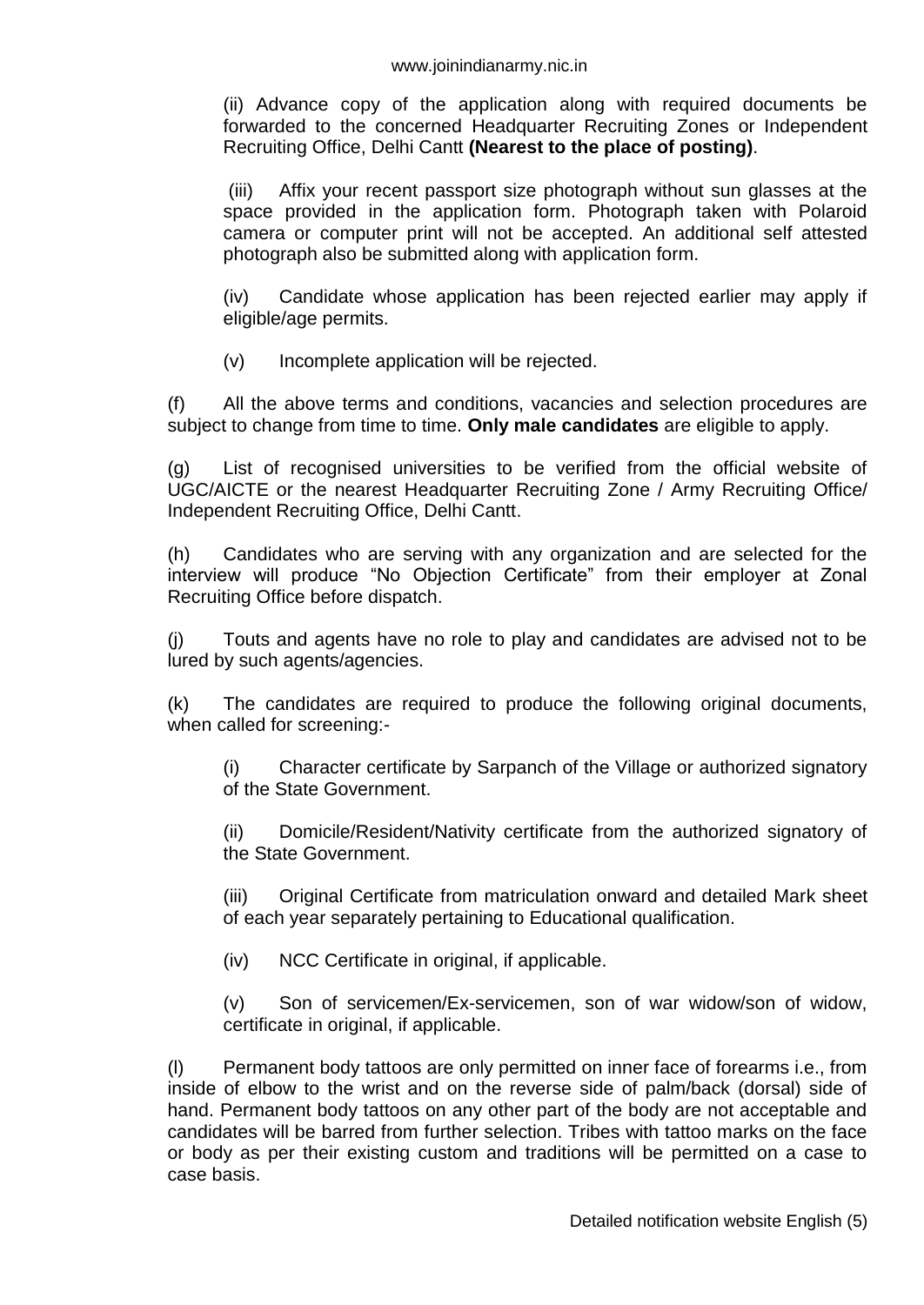| 10. |  | <b>Postal Addresses of Recruiting Headquarters.</b> |
|-----|--|-----------------------------------------------------|
|     |  |                                                     |

| S No | <b>Address</b>                                | <b>State, UT and Districts</b>       |
|------|-----------------------------------------------|--------------------------------------|
| (a)  | Headquarter Recruiting Zone, Ambala           | Haryana (Except Faridabad,           |
|      | Chandrashekhar Marg,                          | Gurgaon, Mewat & Palwal) and         |
|      | Ambala Cantt - 133001                         | <b>Himachal Pradesh</b>              |
| (b)  | <b>Headquarter Recruiting Zone, Bangalore</b> | Karnataka, Kerala and                |
|      | 148, Fd Marshal KM Kariappa Road              | Lakshadweep                          |
|      | Bangalore - 560025                            |                                      |
| (c)  | Headquarter Recruiting Zone, Chennai          | A&N Islands, Andhra Pradesh,         |
|      | Fort Saint George,                            | <b>Puducherry and Tamilnadu</b>      |
|      | Chennai - 600009                              |                                      |
| (d)  | <b>Headquarter Recruiting Zone, Danapur</b>   | <b>Bihar and Jharkhand</b>           |
|      | Danapur Cantt - 801503                        |                                      |
| (e)  | Independent Recruiting Office, Delhi Cantt    | Delhi, Faridabad, Gurgaon,           |
|      | Delhi Cantt - 110010                          | <b>Mewat and Palwal</b>              |
| (f)  | <b>Headquarter Recruiting Zone, Jabalpur</b>  | Chhattisgarh and Madhya              |
|      | T - 23 Ridge Road                             | Pradesh                              |
|      | Jabalpur - 482001                             |                                      |
| (g)  | <b>Headquarter Recruiting Zone, Jaipur</b>    | Rajasthan                            |
|      | Shastri Nagar, Post Box No - 35,              |                                      |
|      | Jaipur Rajasthan- 302016                      |                                      |
| (h)  | <b>Headquarter Recruiting Zone, Jalandhar</b> | Jammu & Kashmir and Punjab           |
|      | Jalandhar Cantt 144005                        |                                      |
| (j)  | Headquarter Recruiting Zone, Kolkata          | Odisha, Sikkim and West              |
|      | 1 Gokhale Road,                               | <b>Bengal</b>                        |
|      | Kolkata - 700020                              |                                      |
| (k)  | <b>Headquarter Recruiting Zone, Lucknow</b>   | <b>Uttar Pradesh and Uttarakhand</b> |
|      | 236, M G Road,                                |                                      |
|      | Lucknow Cantt - 226002                        |                                      |
| (1)  | <b>Headquarter Recruiting Zone, Pune</b>      | Dadar & Nagar Haveli, Daman          |
|      | 3, Rajender Singh Ji Road                     | & Diu, Goa, Gujarat and              |
|      | Pune - 410001                                 | Maharashtra                          |
| (m)  | <b>Headquarter Recruiting Zone, Shillong</b>  | Arunachal Pradesh, Assam,            |
|      | Shillong-793001                               | Manipur, Meghalaya, Nagaland         |
|      |                                               | and Tripura                          |

11. **Online Registration**. Online Registration will open on **01 May 2017** at 1000 Hrs. Online registration will be closed on **30 May 2017** at 1700 hrs.

12. **Disclaimer**. The terms and conditions, given in the advertisement and on the website are subject to change and should therefore be treated as guidelines only. In case of any ambiguity the existing policies rules and regulation of Indian Army / Govt of India will be final. Details are also available on website www.joinindianarmy.nic.in.

# **Do not waste your money on touts. Recruiting process is computerized and touts cannot do anything. Have faith in your hard work.**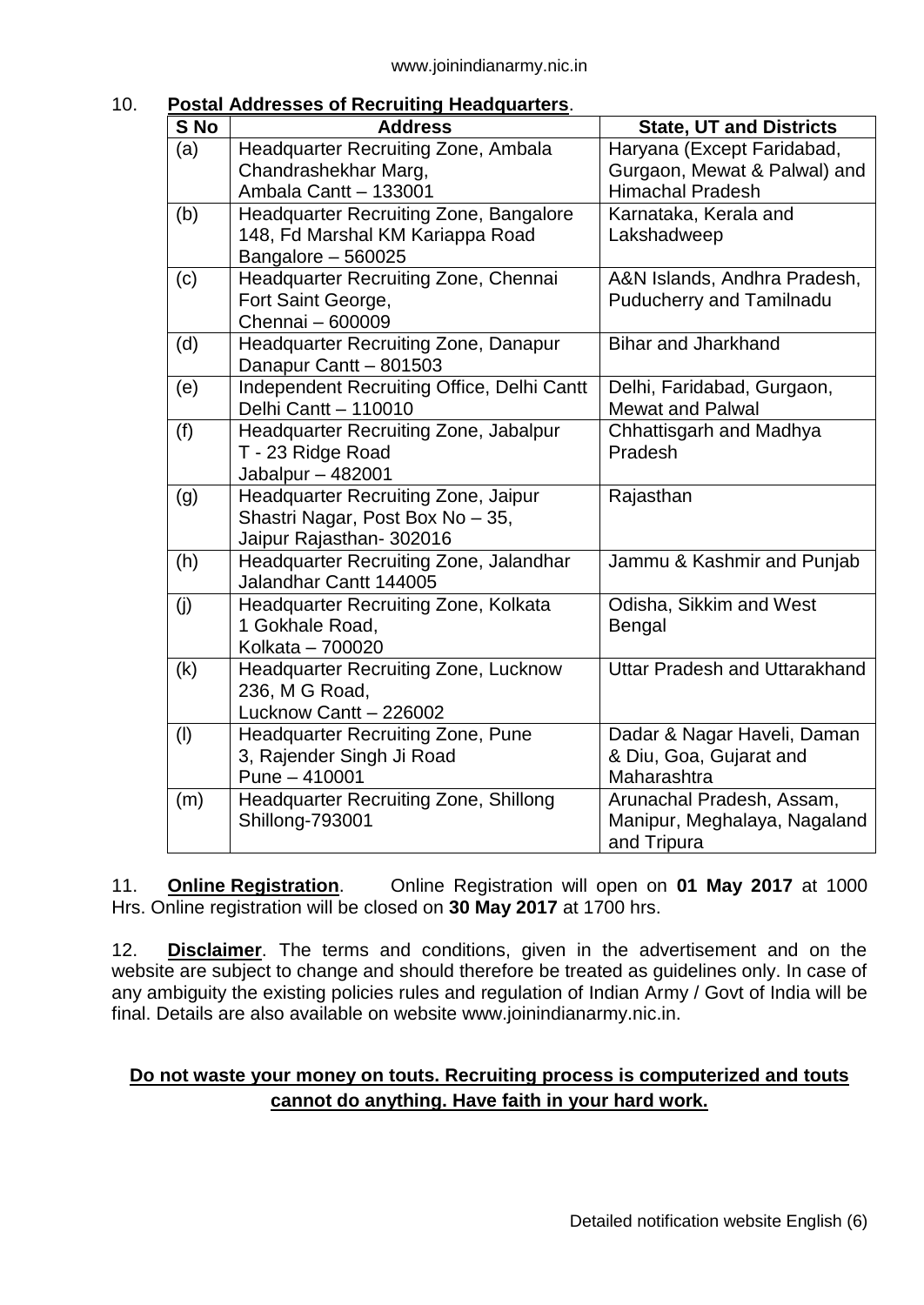## **INSTRUCTIONS FOR CIVIL CANDIDATES FOR ONLINE APPLICATION**

# **HAVILDAR EDUCATION IN THE ARMY EDUCATIONAL CORPS IN SCIENCE AND ARTS STREAM**

1. Recruitment of Havildar Education in the Army Educational Corps in science and arts stream will be through the online registration and online application on our website www.joinindianarmy.nic.in.

2. **Online Registration**. Candidates can "check their eligibility" on www.ioinindianarmy.nic.in and can apply online for chosen / eligible career option in the Indian Army. For online application candidates should carry the following:-

- (a) Education qualification certificates including matriculation certificate.
- (b) Personal details, including permanent address with PIN Number.
- (c) Verification / domicile certificate.
- (d) Have a personal valid e-mail.
- (e) Have a personal mobile number.

3. Online registration and application will remain open from **01 May 2017 at 1000 hrs to 30 May 2017 at 1700 hrs**. Rally schedules (Preliminary screening) will be notified on the website.

4. **Procedure for Applying Online**. For registering online, visit the website www.joinindianarmy.nic.in and proceed as follow:-

(a) Click on the portion "Apply Online" on the home page in JCO/ OR enrolment row (green coloured).

(b) Fill the online registration form. Tips to assist in filling up field have been provided as you highlight each field.

(c) After filling the details, your profile will open.

(d) Click on Apply Online. As per your eligibility, the options with caption Apply Online will appear. Click on the Button to apply and details filled in during registration will come as prefilled. Fill the balance details on each tab like contact details and education details etc.

(e) After filling the form, click on preview and check if all the information entered by you is correct as you will not be able to make any correction after saving.

(f) On submitting you will receive a Roll Number.

(g) Candidates can log in by using the e-mail id and password and candidates can take the print out of the details any time.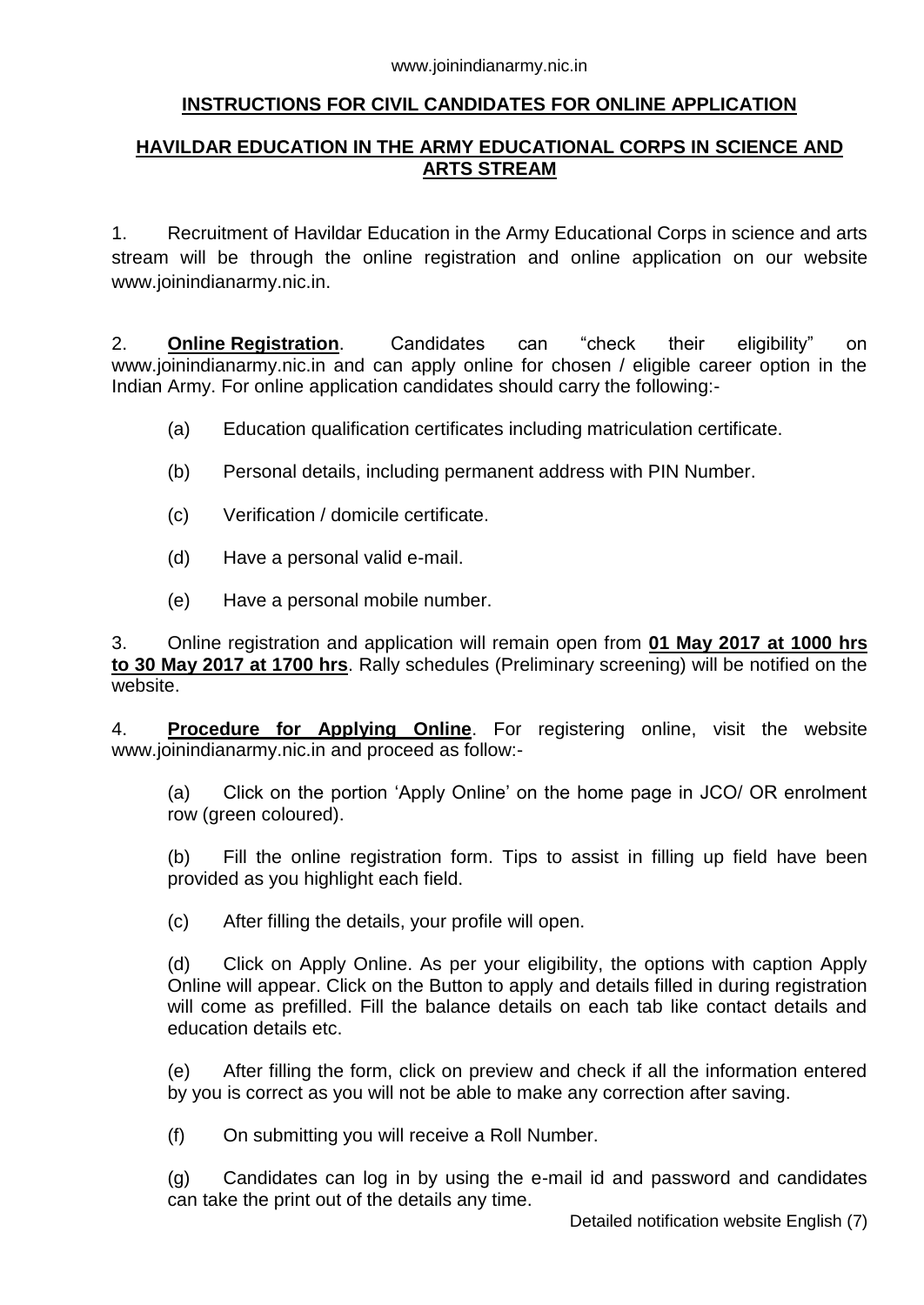(h) Online registration does not imply that the candidate has fulfilled all the criteria for recruitment.

(j) Your registration is subject to subsequent scrutiny and can be rejected, if found INELIGIBLE/INVALID at any point of time.

(k) The applicants are advised to regularly check their profile on army website www.joinindianarmy.nic.in and their e-mail box for alerts and Admit Card.

5. Before submitting the application check the entries made and save the application. After submitting the application, take two copies of the printout and the Roll Number generated by the system.

6. Print one copy of Admit Card on good quality paper in black and white laser printer with 600 x 600 or higher resolution and affix your recent passport size photo on it. Please carry Admit Card along with following documents on scheduled date you have been called for physical tests:-

(a) Original and photocopy of character certificate by Sarpanch of the Village or authorized signatory of the State Government.

(b) Original and photocopy Domicile/Resident/Nativity certificate from the authorized signatory of the state Government.

(c) Original and photocopy certificate from matriculation onward and detailed Mark sheet of each year separately pertaining to Educational qualification.

(d) Original and photocopy of NCC Certificate, if applicable.

(e) Original and photocopy of relationship certificate issued by concerned Record Officer for Son of serviceman/Ex-servicemen, son of war widow/son of widow, if applicable.

**Note:** - Candidates are required to produce the above documents in original, when called for screening.

7. Candidates must submit only one application. Receipt of multiple applications from the same candidate will result in cancellation of candidature.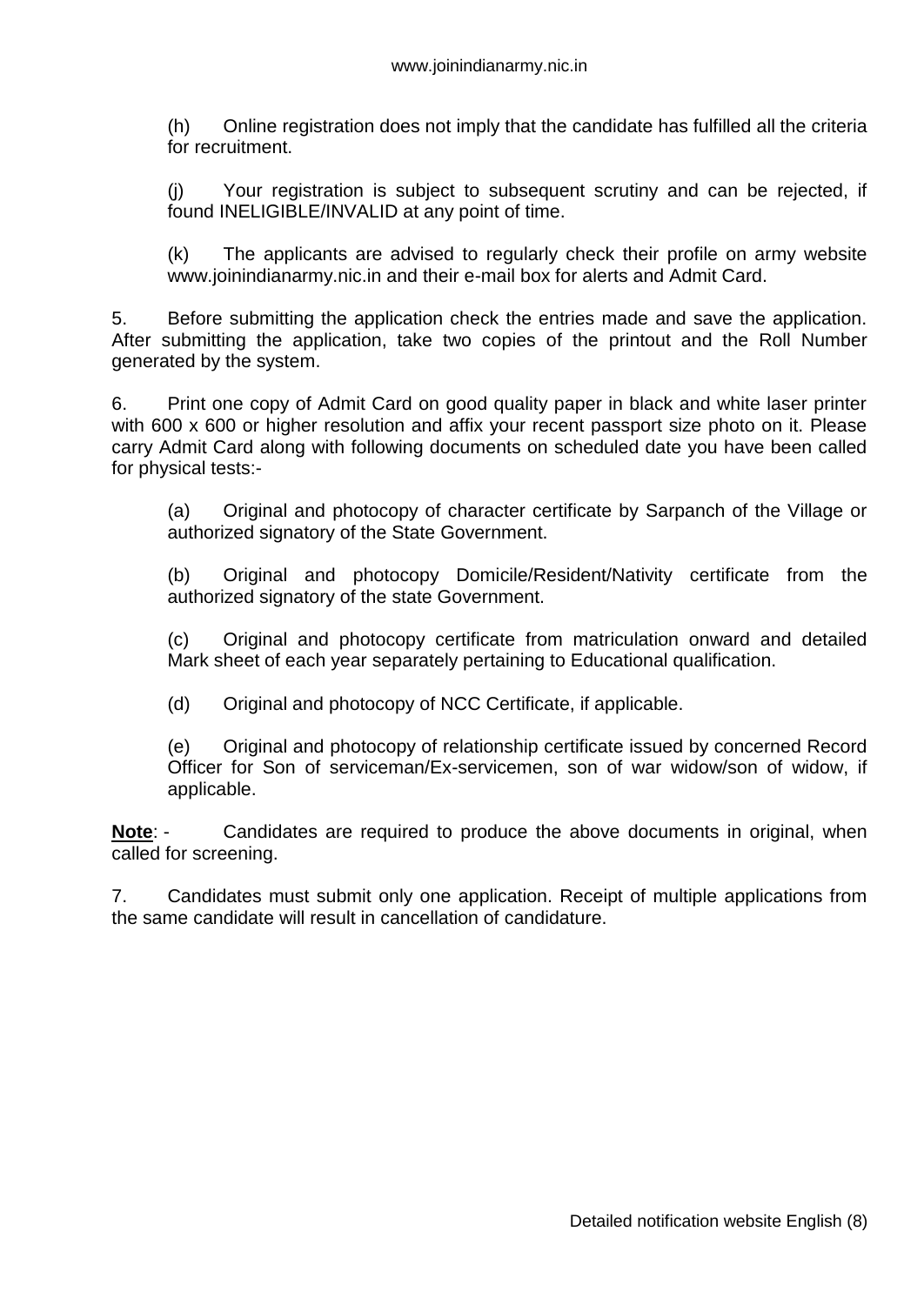#### **APPLICATION PRO-FORMA FOR RECRUITMENT OF HAVILDAR EDUCATION IN THE ARMY EDUCATIONAL CORPS IN SCIENCE AND ARTS STREAM FOR SERVING SOLDIER CANDIDATES ON REMUSTERATION ONLY**

| Roll No _______________                            |                                                                                     |                                               |                              |  |  |  |
|----------------------------------------------------|-------------------------------------------------------------------------------------|-----------------------------------------------|------------------------------|--|--|--|
| PART-I : PERSONAL DATA<br>(FILL IN BLOCK CAPITALS) |                                                                                     |                                               |                              |  |  |  |
| 1.                                                 | (Do not use initials)                                                               |                                               | Affix passport size<br>photo |  |  |  |
| 2.                                                 |                                                                                     |                                               | (3.5cm X 4.5cm)              |  |  |  |
| 3.                                                 | <b>Permanent Home Address.</b>                                                      |                                               |                              |  |  |  |
|                                                    |                                                                                     |                                               |                              |  |  |  |
|                                                    |                                                                                     |                                               |                              |  |  |  |
|                                                    |                                                                                     |                                               |                              |  |  |  |
|                                                    |                                                                                     |                                               |                              |  |  |  |
| 4.                                                 | <b>Present Unit Address.</b>                                                        |                                               |                              |  |  |  |
|                                                    |                                                                                     |                                               |                              |  |  |  |
|                                                    | $C/O$ $\qquad \qquad \text{APO}$                                                    |                                               |                              |  |  |  |
|                                                    |                                                                                     |                                               |                              |  |  |  |
| 5.                                                 | <b>Next Superior Fmn HQ.</b>                                                        |                                               |                              |  |  |  |
|                                                    |                                                                                     |                                               |                              |  |  |  |
|                                                    | C/o APO                                                                             |                                               |                              |  |  |  |
| 6.                                                 |                                                                                     |                                               |                              |  |  |  |
| 7.                                                 | Date of birth<br>(Attach CTC/Xerox copy duly attested of Matriculation certificate) |                                               |                              |  |  |  |
| 8.                                                 | <b>Marital status</b>                                                               | Married/Unmarried<br>$\mathcal{L}_{\rm{max}}$ |                              |  |  |  |
| 9.                                                 | Stream (Science /Arts)                                                              |                                               |                              |  |  |  |
| 10.                                                |                                                                                     |                                               |                              |  |  |  |
| 11.                                                |                                                                                     |                                               |                              |  |  |  |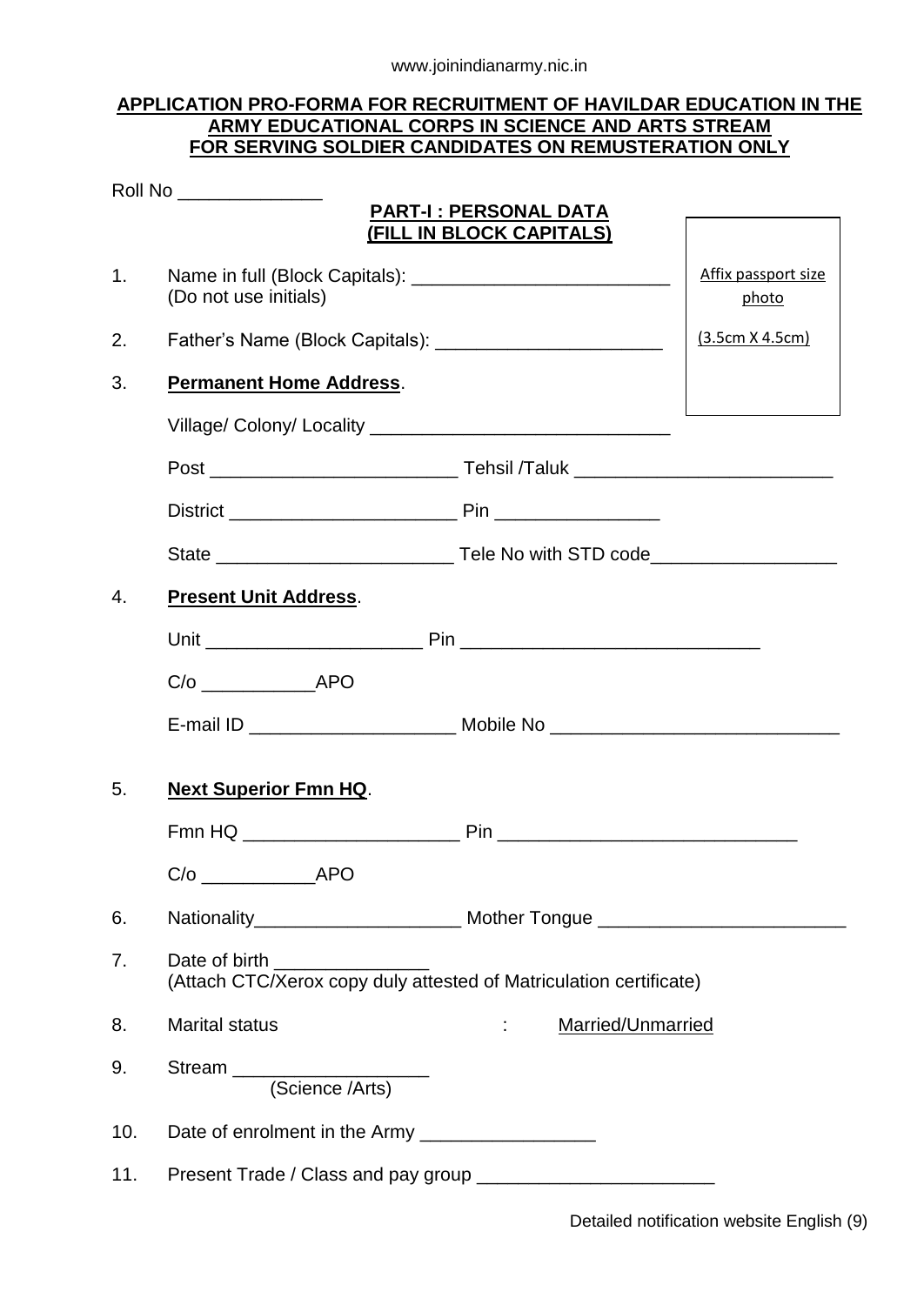12. Present Medical Category \_\_\_\_\_\_\_\_\_\_

# **PART-II : QUALIFICATIONS**

# 13. **Education Qualification**.

| $\circ$<br><b>No</b> | $\begin{array}{ c c c c c }\n\hline\n\text{Exam} & \text{Subjects} & \text{Year}\n\end{array}$ | Institute | Board / University   Division | % |
|----------------------|------------------------------------------------------------------------------------------------|-----------|-------------------------------|---|
|                      |                                                                                                |           |                               |   |
|                      |                                                                                                |           |                               |   |

**Note:** - CTC/Xerox copy of the certificates/Mark sheet must be enclosed.

## 14. **Language Qualification**.

| S<br>No | Language   Examination passed | Proficiency          | Remarks |
|---------|-------------------------------|----------------------|---------|
|         |                               | Read / Write / Speak |         |
|         |                               | Read / Write / Speak |         |

# **PART-III : DECLARATION**

15. I certify that:-

(a) I am applying for post of Hav (Edn) \_\_\_\_\_\_\_\_\_\_\_\_\_\_ Category. (Science/Arts)

(b) The above information is true to the best of my knowledge and belief. I am liable to be disqualified if any information given above is found to be incorrect/incomplete/false.

(c) I am fully aware that recruitment is a FREE service and no money is required to be paid to any agency. If at any stage, it is discovered that I have paid any money to get recruited, I am liable to be disqualified/discharged from service.

(d) I will not claim any compensation for any injury/ disability sustained by me during screening and selection process.

16. I declare that I am submitting the attested photocopy of the following certificates:

- (a) Character / Conduct certificate.
- (b) High school certificate.
- (c) Intermediate (10+2) certificate.
- (d) Graduation certificates.